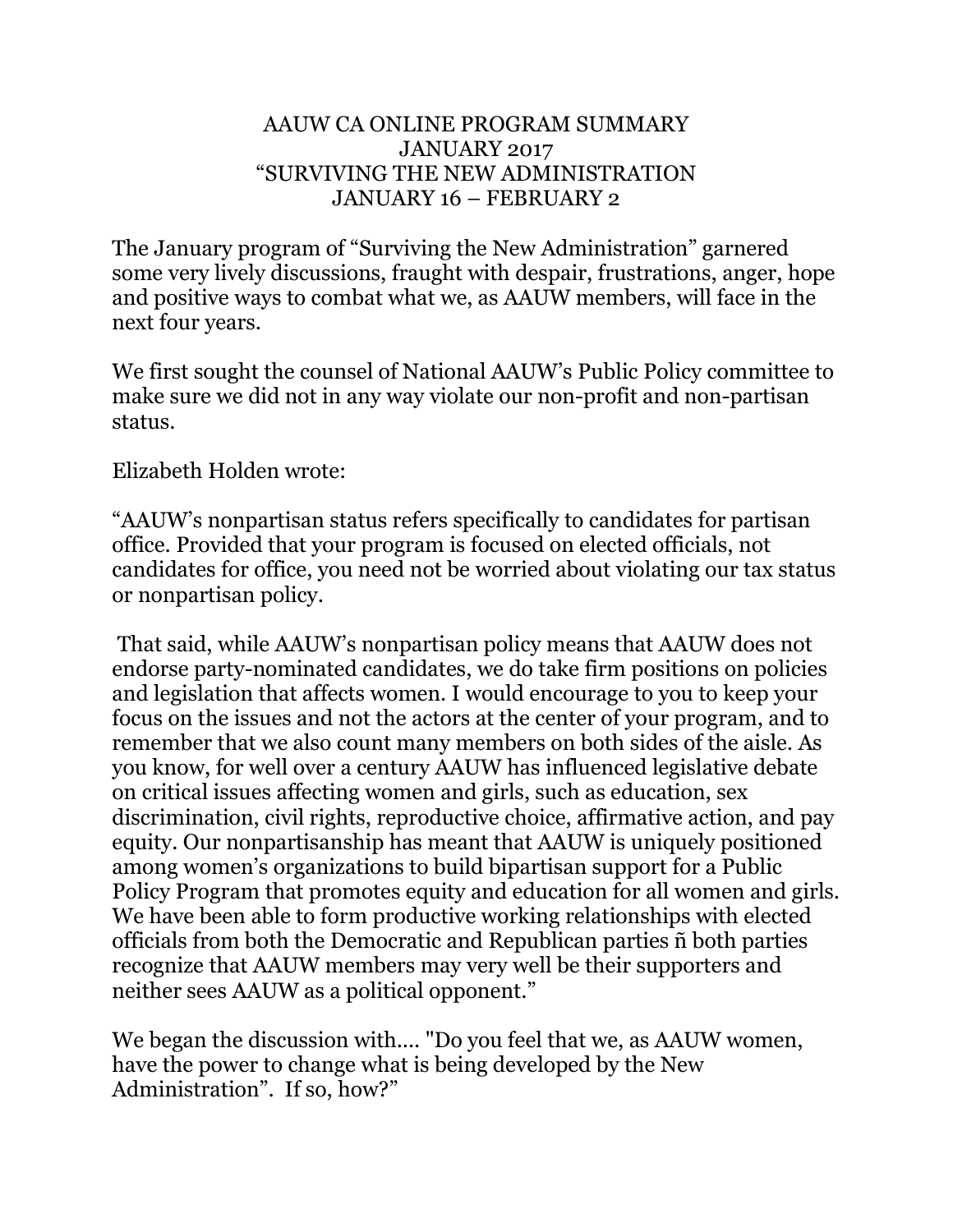**One member stated:** I personally don't feel we as AAUW women will have much effect on the incoming administration at all. It seems that those being appointed to head departments have values directly in conflict with the agencies they are slated to run. Where I feel our biggest impact will be is locally with city councils, state legislatures and maybe our Congressional members. They answer directly to us at election time, live in our communities, shop at the same farmer's markets, know our friends and colleagues. We are already seeing the impact local communities can have in that there are a few Republicans wavering on dismantling the ACA as they have been hearing from constituents. We can have an impact on our branches, educating members and mobilizing them to lobby and advocate for our AAUW issues.

**Another member replied**: I'm feeling pretty discouraged & pessimistic that we, as AAUW women, have the power to change what is being developed by the New Administration. I see us "treading water" for our Public Policy Issues on a national level.... and that "victory" will be keeping what we presently have. But I fear we are going to "lose water" on AAUW Public Policy Issues.

**Another member chimed in**: I'm sorry, we must not let ourselves fall into a discouraged and pessimistic mindset. We have voices, individual and as a strong group. We can do much to make ourselves heard. Keep taking action, whether it is marching this weekend, calling, writing letters and emails to our senators and representatives as the nomination hearings take place and afterward. Work hard as individuals to educate others and encourage action. In the past few days, I have advocated for positive action in social situations, a book group and a couples dinner group. Sometimes you must start with raising awareness, do it on all fronts.

**This next reply was excellent**: I have no idea how much power I will have against the new Administration, but what I do know is that death and life are in the power of the tongue. If I send up defeat and discouragement, then that's what is going to rain back down on me. I cannot hope for victory and plan for defeat. So regardless of whether or not my feelings matter to the new Administration or whether or not they care to hear what I have to say, it has no bearing on my plans. I will continue to speak out and try to have my voice heard, and I will go kicking and screaming every step of the way. There is strength in numbers, so I agree with the point about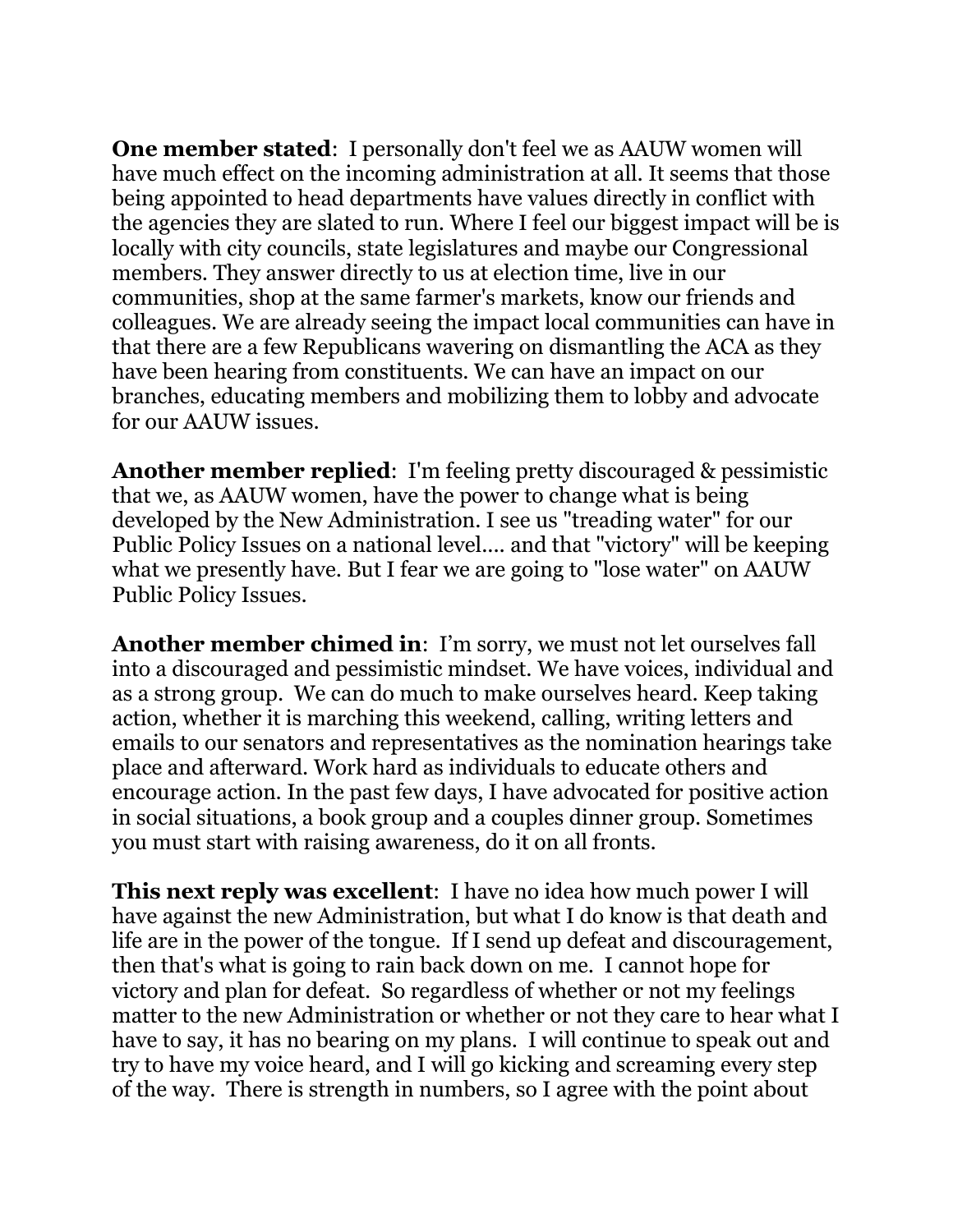maintaining our ground through organizations like AAUW, and the importance of standing together with other organizations who share our policy objectives. I also agree that the greatest impact will be at the local level, particularly the state level. There are extraordinary challenges ahead for left-leaning California, but that is why it is so critical that our state rises to the occasion. If any state is suited for a David vs Goliath battle with the new Administration, it's ours. My hope is that our State will be the voice for the voiceless, and bring hope to the hopeless. Since California is poised to be at the forefront of legal battles with the incoming Administration, I think the Legislature's recent decision to hire Eric Holder to represent them was a wise choice, albeit an expensive one. I saw it as California's way of flipping the bird to the new Administration, and letting them know that we are not a bunch of push-overs afraid of a good fight. That kind of action energizes and inspires me, and more importantly, it fills me with hope that the battle is not yet lost. Holder has repeatedly proven that he does not back down to bullies, and that goes a long way with me. Our Legislature's decision to hire Holder to assist them in protecting and maintaining our State's progressive agenda and its efforts to push-back against policies that are discriminatory sends a very clear message that California is ready to rumble.

**Many members took time off from the program to participate in the Women's March on January 21st, posting pictures and signs from San Francisco, San Diego, San Jose, Los Angeles, Washington D.C., Redwood City and many other locales. It gave us all a sense of empowerment and encouraged us to keep fighting for equality for all.** 

After the euphoria of a very successful, peaceful march subsided, many wanted to continue our discussions as an avenue to vent our fears and frustrations. However, it was time to move on to the new February program on Tech Trek.

One of our board members summed it all up perfectly with advice from one of her friends on Facebook:

- 1. Don't use his name;
	- 2. Remember this is a regime and he's not acting alone;
	- 3. Do not argue with those who support him--it doesn't work;
	- 4. Focus on his policies, not his orange-ness and mental state;
	- 5. Keep your message positive; they want the country to be angry and